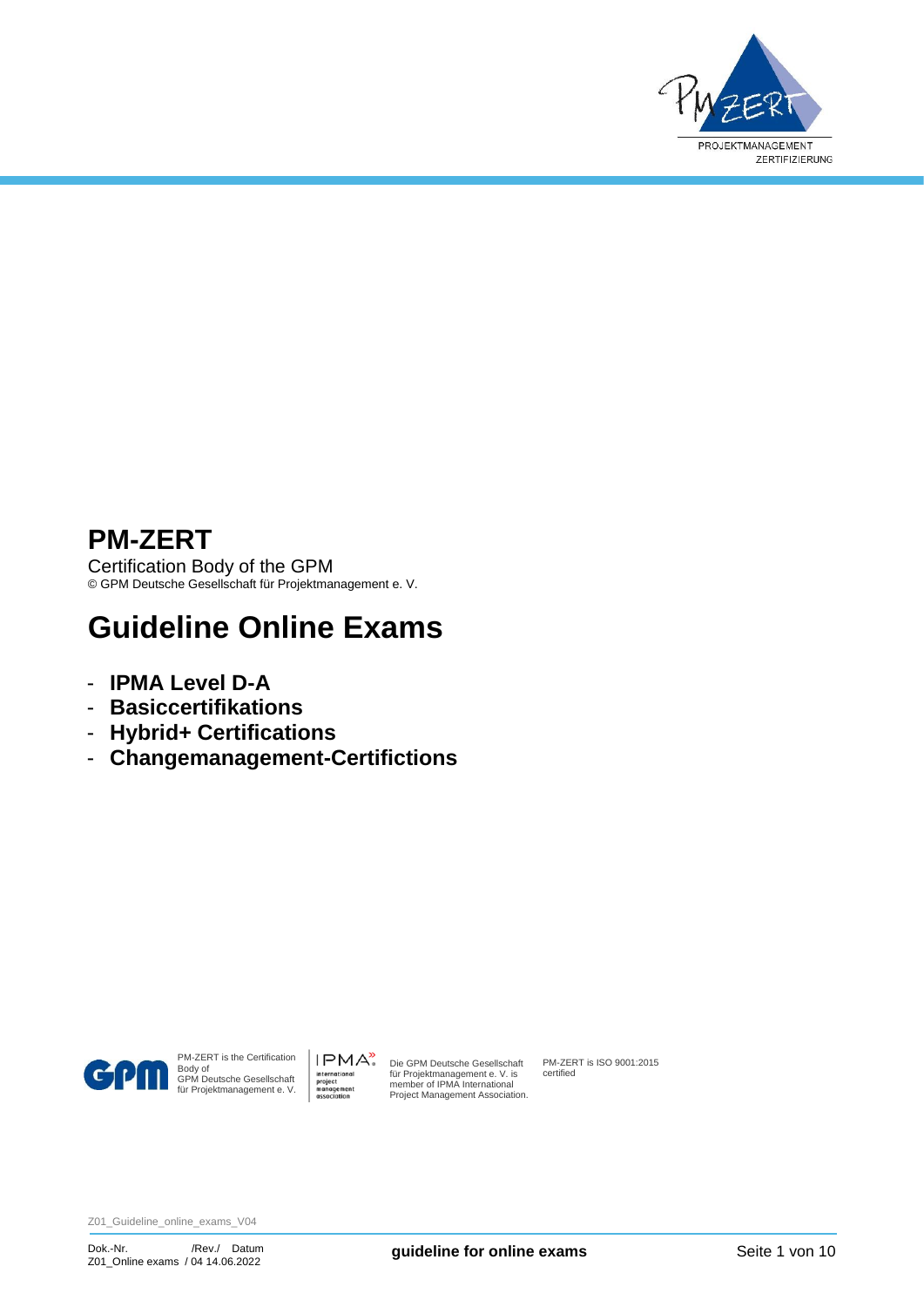

# **Contents**

| 1           |                                           | <b>Validity</b>                                       | 4 |
|-------------|-------------------------------------------|-------------------------------------------------------|---|
| $\mathbf 2$ |                                           | The certification processes                           | 4 |
|             | 2.1                                       | Procedure for written examinations at all levels      | 4 |
|             | $2.2\phantom{0}$                          | Procedure Level D Feedback Report                     | 5 |
|             | 2.3                                       | Workshop Level CB Procedure                           | 5 |
|             | $2.4^{\circ}$                             | Interview Level CB Procedure                          | 6 |
|             | 2.5                                       | Extended Interview Level CB Procedure                 | 6 |
| 3           |                                           | <b>Technical requirements</b>                         | 6 |
|             | 3.1                                       | Written exam, Interview and Online Workshop           | 6 |
|             | 3.2                                       | Smartphone as camera for the virtual examination room | 6 |
| 4           |                                           | <b>Conferencing Tools</b>                             | 7 |
| 5           | <b>General information for candidates</b> |                                                       | 7 |
| 6           | Data protection and confidentiality       |                                                       | 9 |
| 7           |                                           | Use of the PM-ZERT logo                               | 9 |
|             |                                           |                                                       |   |

# **LIST OF TABLES**

| Table 1: Application documents                        |  |
|-------------------------------------------------------|--|
| Table 2: List of abbreviations, terms and definitions |  |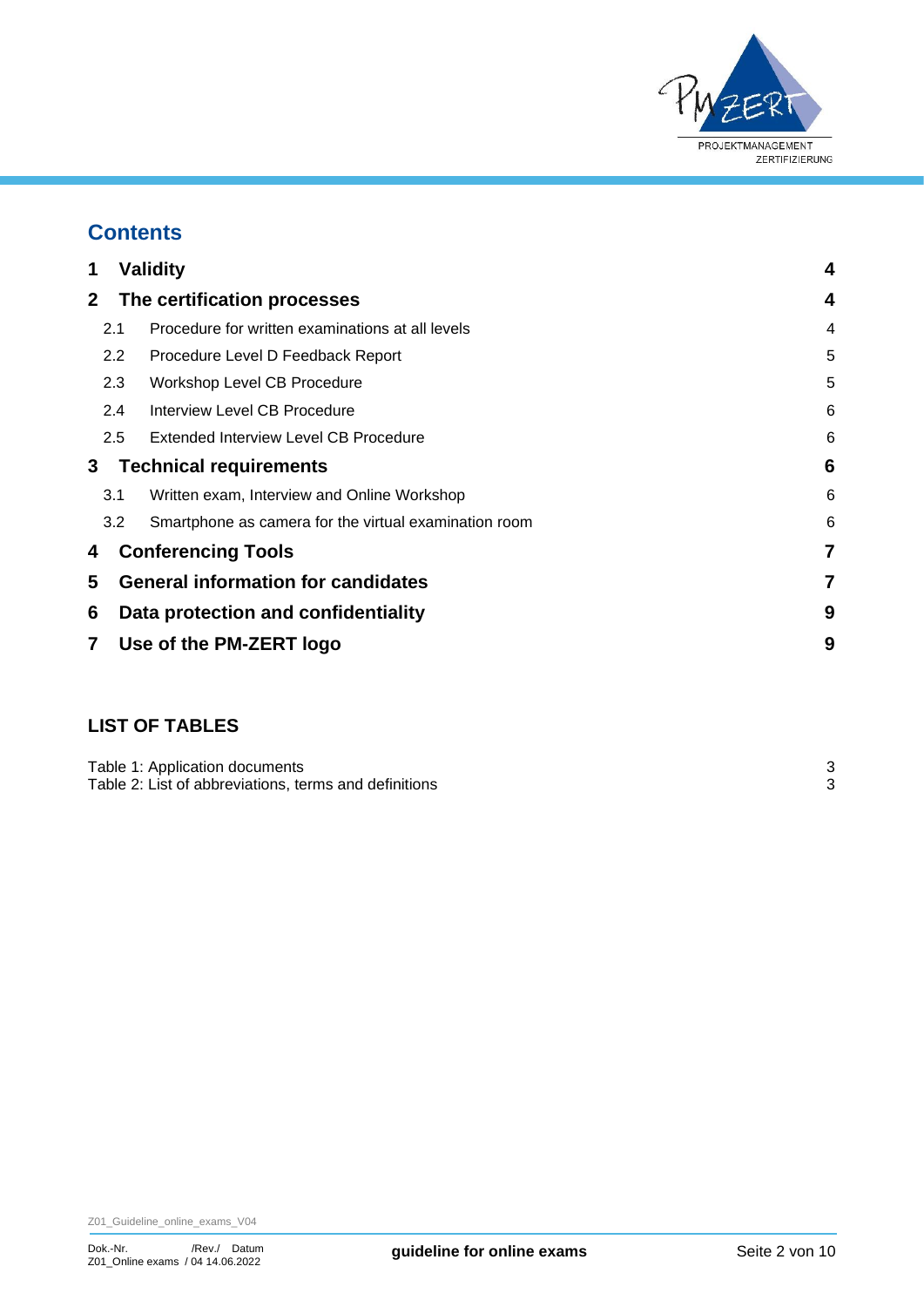

#### **Relevant documents**

The PM-ZERT documents listed in the table below are required either for the preparation for certification or for the application documents to be submitted and should therefore be considered as applicable documents. Their content also completes the comprehensive information intended by this guideline. The documents apply in the order ICB4/ICR4 first and followed by this document and the other documents.

Please familiarize yourself with the following before submitting your application.

| Document         | To fill in                                                                                                                                                                                                       |        |  |
|------------------|------------------------------------------------------------------------------------------------------------------------------------------------------------------------------------------------------------------|--------|--|
| No.              | Name                                                                                                                                                                                                             | Yes/No |  |
|                  | ICB 4, Individual Competence Baseline                                                                                                                                                                            | No     |  |
|                  | ICR 4 public, IPMA Certification Regulation public version                                                                                                                                                       | No.    |  |
| A01              | Aktuelle Termine und Gebühren                                                                                                                                                                                    | No     |  |
| F <sub>0</sub> 1 | Application for certification (initial certification, higher level<br>certification, recertification) with self-assessment, evidence in<br>projects, Executive Summary Report and determination of<br>complexity | Yes    |  |
| Z01x             | <b>Certification Guideline</b>                                                                                                                                                                                   | No     |  |
| R <sub>03</sub>  | Ethics Code of the GPM                                                                                                                                                                                           | No     |  |

<span id="page-2-0"></span>Table 1: Application documents

#### **List of abbreviations, terms and definitions**

| Abbreviation      | Explanation                                                                |
|-------------------|----------------------------------------------------------------------------|
| <b>ICB</b>        | Individual Competence Baseline                                             |
| <b>ICR</b>        | IPMA Certification Regulation (internal document for certification bodies) |
| <b>ICR Public</b> | IPMA International Certification Regulations (Public)                      |
| <b>CE</b>         | <b>Competence Element</b>                                                  |
| KCI               | Key Competence Indicator                                                   |
| <b>ESR</b>        | <b>Executive Summary Report</b>                                            |
| LA                | <b>Lead Assessor</b>                                                       |
| CoA               | Co-Assessor                                                                |

<span id="page-2-1"></span>Table 2: List of abbreviations, terms and definitions

#### **The Guidelines**

- **I** This quideline: General information about the exams in online format
- **I** Common guideline: General introduction to the certification system, as well as a detailed description of the re-certification and higher-level certification
- I Detailed guidelines: Initial certification IPMA Level D, IPMA Level C, IPMA Level B and IPMA Level A

The structure of the guides is as follows:

- **I** XXX Do Titel ICB4 Version.extension.
- I XXX stands for the short name of the document, which was already used under ICB3 (the guide was also called Z01 under ICB3)).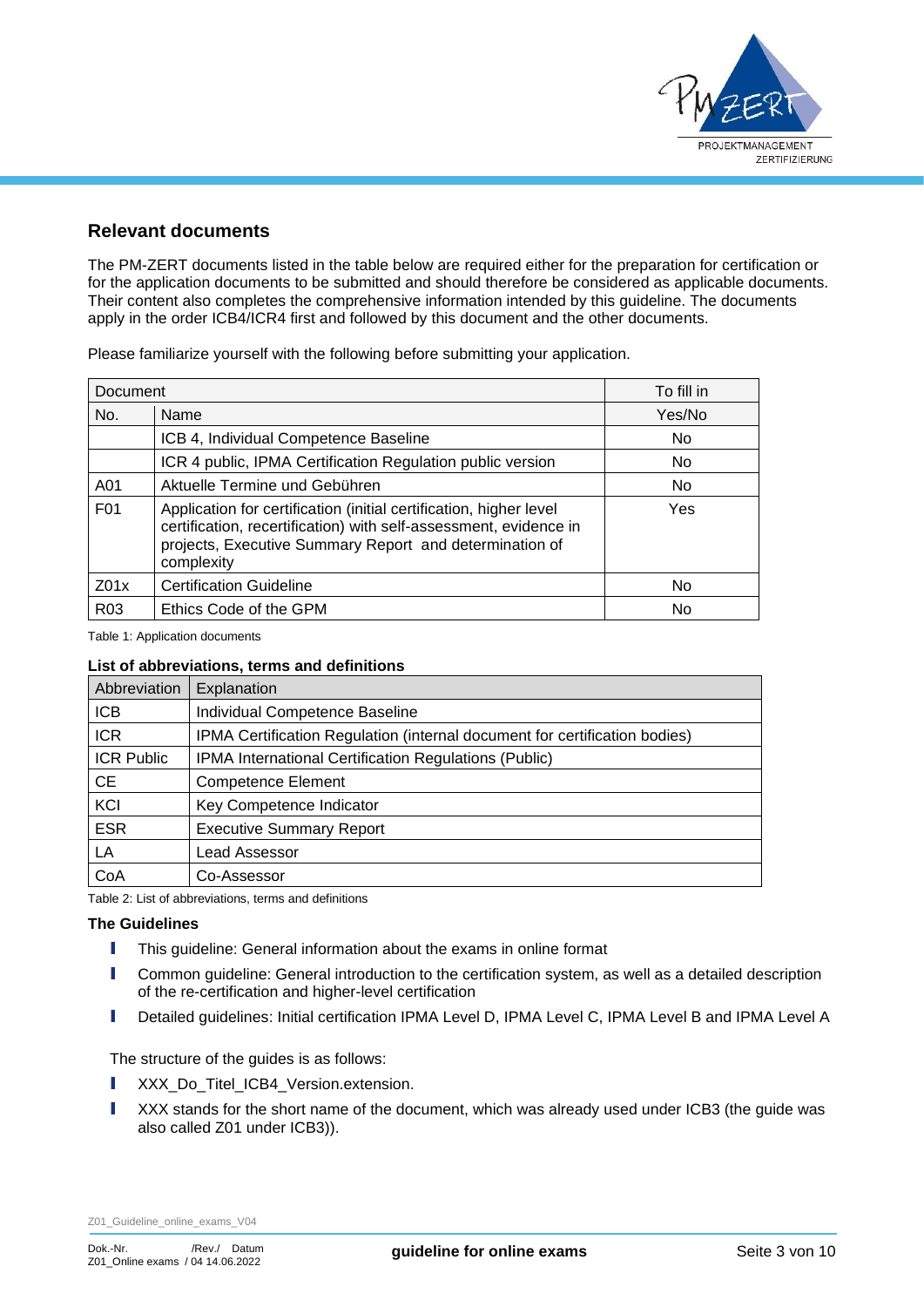

#### **Explanation:**

| "Do"      | stands for domain (If no domain is mentioned, the document affects all domains.). |
|-----------|-----------------------------------------------------------------------------------|
| "Title"   | is a meaningful abbreviation of the content of the document.                      |
| "ICB4"    | stands for the basis according to which the certification is carried out.         |
| "Version" | specifies the version number of the document.                                     |

GPM attaches great importance to a differentiated responsible, non-discriminatory and gender-equitable use of language in publications. Whenever the generic masculine is used, this is to be understood as a neutral grammatical expression and in no way implies any discrimination against the opposite sex. Further information on the "gender-fair spelling" of GPM can be found at: www.gpmipma.de/utilities/impressum\_datenschutz.html

# <span id="page-3-0"></span>**1 Validity**

This document is valid as of 14.06.2022 Version 03 ist still valid until 13.01.2023 All previous versions are invalid.

### <span id="page-3-1"></span>**2 The certification processes**

#### <span id="page-3-2"></span>**2.1 Procedure for written examinations at all levels**

#### **General** information

- **I** The online examination procedure maps the procedure of the attendance examinations.
- **I** The basic certification process of your chosen path and level remains unaffected.
- **I** The written examination paper is replaced by an electronic online examination, provided by Knowledge Markets Vienna (examination tool or KM tool)
- **I** The examination room is replaced by a virtual examination room. The virtual examination room is realized via a video conference solution.

#### **Before the examination**

- I About 1-2 weeks before the exam day you will receive your personal access data for the examination tool.
- I These come from the sender [do-not-reply@gpm-ipma.de](mailto:do-not-reply@gpm-ipma.de) with the subject "Access data for your GPM examination".
- The assessor will send you access data for the online conference of the virtual exam room.
- I Test the access to the examination tool and your audio-video function at least 2 days before the examination date. Searching for e-mails and access data during the examination date will cause disruptions and delays for everyone and may result in exclusion from the examination.
- I Please have your valid identity card, passport or driver's license ready for the examination date.

#### **On examination day**

- Please dial into the video conference of the virtual exam room at least 15 minutes before the exam starts.
- Should you wish to postpone the exam for technical or health reasons, you can do so at any time before the exam starts.
- As soon as you have started the written exam, it is considered to have started.
- I On the day of the exam, the exam starts with a check of your personal data. This is done individually for all participants.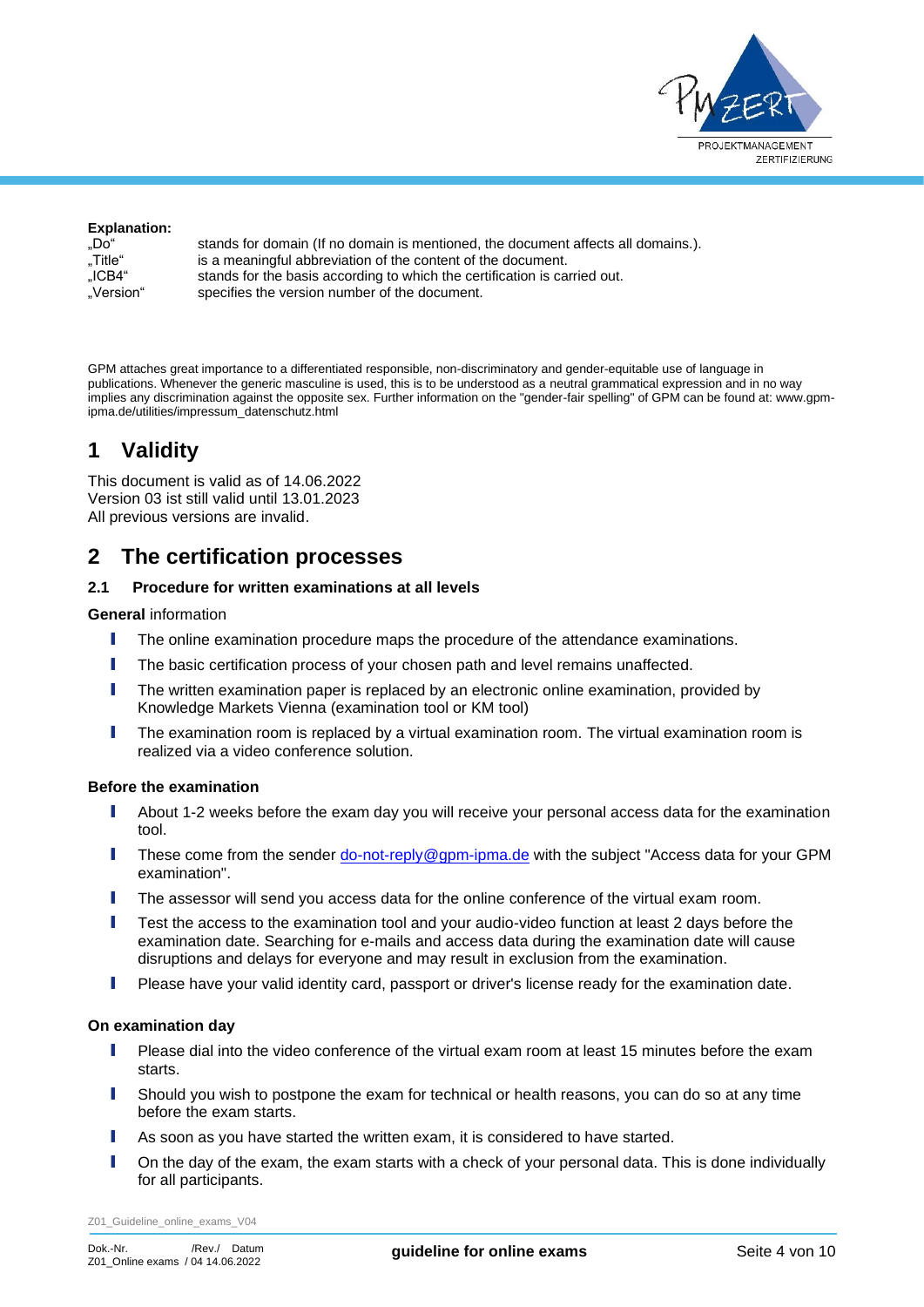

- I Before the start of the exam, the camera must be panned through the room so that the assessors can check that it meets the requirements for the exam workplace. There must be no papers, documents, books or other aids - within a radius of at least 1.5 m - on the table or floor, there must be no other persons in sight or hearing and the door to your room must be closed.
- I After all participants have completed the check, the online exam will start simultaneously for all participants. You can only start the exam function after the assessor has activated the exam.
- **I** Sticky notes are not allowed during an online exam
- **I** Toilet visits during the exam must be reported to the assessor. After returning, the camera must be panned again, this will be deducted from the exam time.
- **I** The camera must remain switched on and active throughout the entire examination period, and you must be within the camera's field of view.
- If you lose your internet connection during the exam, the questions you have worked on so far will be evaluated and you have the possibility to repeat the exam if you fail.
- If the exam has to be cancelled due to a technical problem on the part of PM-ZERT or the assessors, the processed questions will be evaluated and the exam will not be scored if you fail. In this case the exam can be repeated free of charge.
- I Your microphone must be on during the whole exam. You can turn down the volume of your loudspeaker so that you are not disturbed. However, the assessor must be able to reach you at all times.
- Please make sure in advance that your camera and microphone are working. The assessors will provide you with a test link for this purpose.
- In addition to failing the exam for professional reasons (insufficient number of correct answers), the written exam is considered failed if you:
	- 10 minutes after the start or later try to log in
	- be caught in an attempt to deceive
	- do not comply with the assessor's requests to pan your camera
	- open other programs, websites or documents on your computer during the exam, or make recordings of any kind
	- interrupt the video transmission with the assessor
	- you lose your Internet connection during the exam.

#### <span id="page-4-0"></span>**2.2 Procedure Level D Feedback Report**

- I The feedback on your report is usually done in the same virtual examination room as the written exam. In most cases the same video conference link can be used for this purpose. If this is not the case or if you receive the feedback on a different day than your written exam, your assessor will send you access data for the online conference of your report feedback separately. Here you will also find the exact time for your feedback.
- I You will receive a schedule for your upcoming Report Feedback before the examination.

#### <span id="page-4-1"></span>**2.3 Workshop Level CB Procedure**

- I The assessor will send you access data for the online conference of the virtual exam room in advance.
- I You will work on a case study with the other workshop participants in various virtual group rooms.
- **I** You will receive the tasks for this and the case study from the assessors.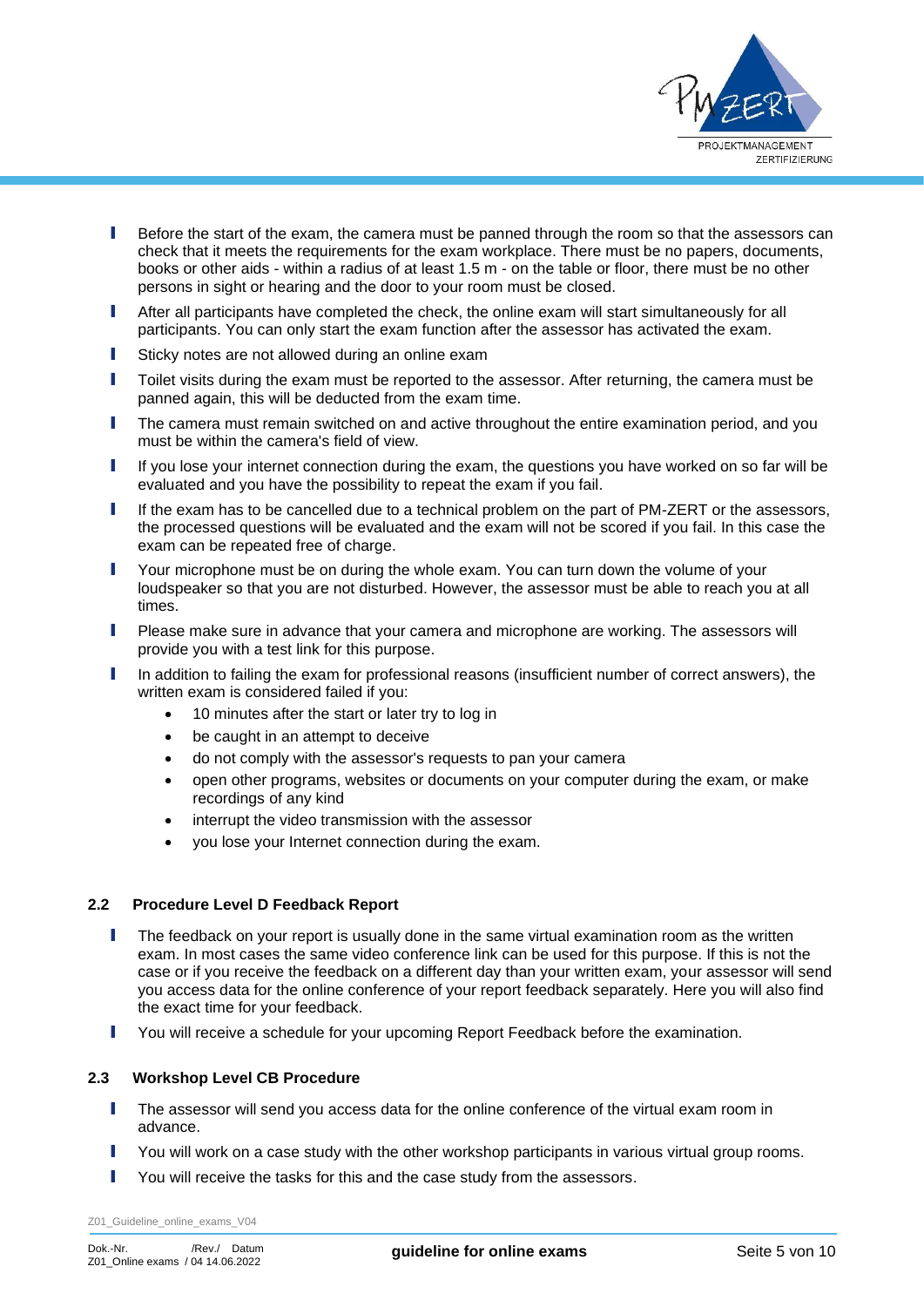

#### <span id="page-5-0"></span>**2.4 Interview Level CB Procedure**

- I The assessor will send you access data for the online conference in advance. The interview usually takes place in the same virtual exam room as the written exam and the online workshop. In most cases the same video conference link can be used for this purpose. If this is not the case, or if the interview takes place on a different day than your workshop, your assessor will send you access data for the online conference separately. Here you will also find the exact time for your interview
- I You will receive a general agenda about 2-3 weeks before the exam
- **I** Please remember to prepare a presentation for your interview if necessary

#### <span id="page-5-1"></span>**2.5 Extended Interview Level CB Procedure**

- I The assessor will send you access data for the online conference in advance. The interview usually takes place in the same virtual exam room as the written exam and the online workshop. In most cases the same video conference link can be used for this purpose. If this is not the case, or if the interview takes place on a different day than your workshop, your assessor will send you access data for the online conference separately. Here you will also find the exact time for your interview
- I You will receive a general agenda about 2-3 weeks before the exam
- **I** Please remember to prepare a presentation for your interview if necessary

### <span id="page-5-2"></span>**3 Technical requirements**

#### <span id="page-5-3"></span>**3.1 Written exam, Interview and Online Workshop**

The following technology is required for online examination:

- You will need a computer with Internet access, camera, speakers (or headphones), microphone and an up-to-date web browser (e.g. Chrome, Edge, Firefox, ...). Microsoft Internet Explorer is not supported.
- Make sure that it is possible to participate in the conferencing tools mentioned under point 4. The assessor will send you an invitation in advance. Here you can identify the tool you are using and check it via a test link.
- **I** Only 1 monitor is allowed per participant! Additional monitors must be turned off.
- I Make sure that you can pan your camera setup / laptop.
- **I** Please ensure a stable internet connection for the online exam.

*Note: It is not possible to perform the test on a tablet or smartphone. Please ensure that you have access to a laptop or desktop computer with an up-to-date browser.*

#### <span id="page-5-4"></span>**3.2 Smartphone as camera for the virtual examination room**

If you do not have a camera on your computer or if your computer does not allow the Conferencing Tool for video transmission, it is also possible to use a tablet or smartphone for video and audio transmission only. To do this, log in to the Virtual Exam Room with the app required for the video conference. Please ensure in advance that the app is installed and working correctly.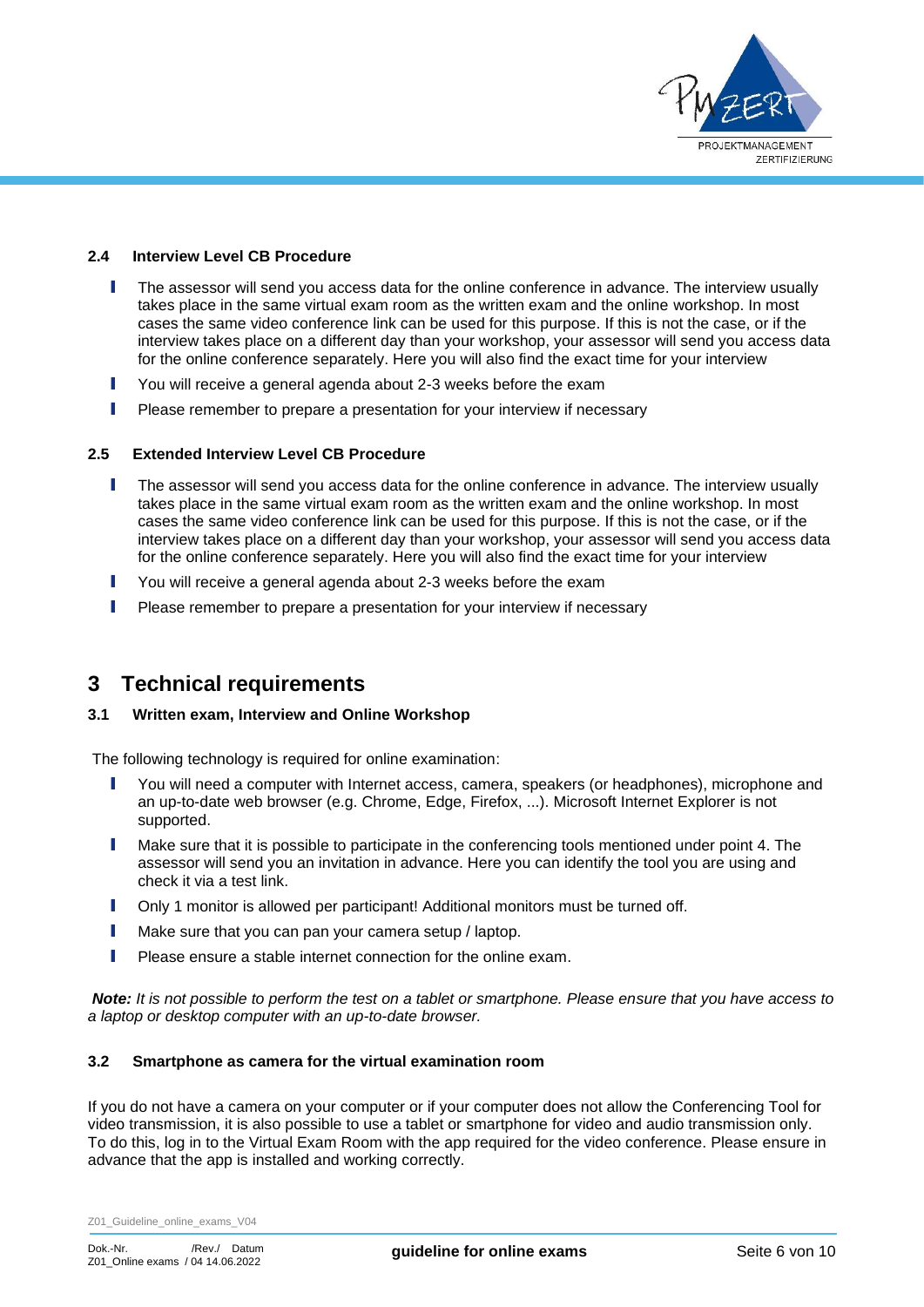

In any case, a laptop or desktop computer is required to work on the exam questions (see 3.1).

The following requirements must be met for the use of a tablet or smartphone to transmit sound and vision: The smartphone must have sufficient battery capacity for the entire duration of the examination or be connected to the charging cable. Please note that the data transfer functions in your device consume significantly more power if the video and audio transfer is active for a longer period of time. We therefore recommend that you connect your device to the mains supply using a suitable charging cable during the examination.

- The data rate / signal strength must be sufficient (min. 4G, LTE or better WiFi, if available).
- **I** The camera for observation in the virtual examination room must be constantly active.
- The smartphone must have a stable stand.
- I If the video and audio transfer with the assessor is interrupted, the exam is considered failed.

# <span id="page-6-0"></span>**4 Conferencing Tools**

**The following conferencing tools can be used to provide the virtual exam room:**

- I A combination of GoTo Meeting + Microsoft Teams
- I Zoom

Your assessor decides in advance which of the three options will be used during your exam. This can be done, for example, in consultation with your employer or training partner, and depends on the type and variant of your exam.

Please note that for data protection and security reasons, all video conferencing solutions are regularly updated and subject to regular review together with the PM-ZERT data protection officer. Therefore, please make sure in advance that you have the latest app or software installation for the videoconferencing solution used in your certification.

# <span id="page-6-1"></span>**5 General information for candidates**

To ensure the prompt and efficient processing of your certification, please observe the following:

- 1. Read the **pre-requisites and requirements** specified in the respective guidelines for each certification process carefully and consider whether you satisfy them all in full. If anything is unclear or you have doubts, it is best to contact the PM-ZERT office before you commence the application process.
- 2. Upload a **complete set of application documents via** [www.candidate.pm-zert.de](http://www.candidate.pm-zert.de/) to PM-ZERT. If certificates are attached, uncertified copies will suffice.
- 3. The published **deadlines** or the deadlines agreed with the certificate holder must be adhered to in order to avoid avoidable delays. This applies in particular to the **reports** for which the assessors need sufficient time for a detailed assessment. This leaves enough time afterwards to carry out any rework in good time and to submit these again (with a reasonable interval for the assessors) before the examination; otherwise the examination date is at risk! A **rather early submission** is in the own interest of the certificate holder.
- 4. The **dates of the events** (written examination, workshop and interview) should be reserved and recorded in good time in the personal appointment calendar. If a planned date cannot be met, this usually means a postponement to the following date and a delay of three months in the issue of the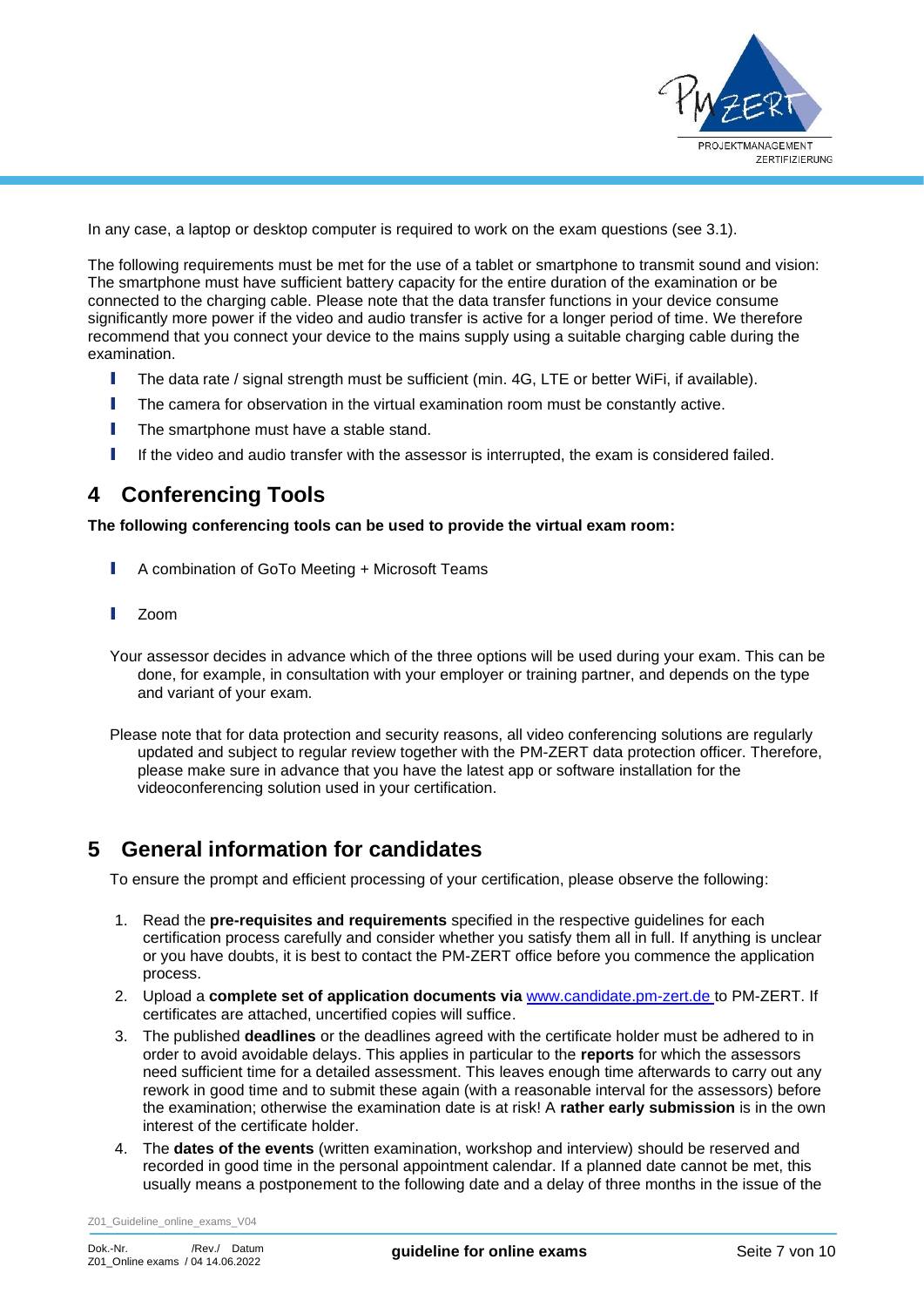

certificate.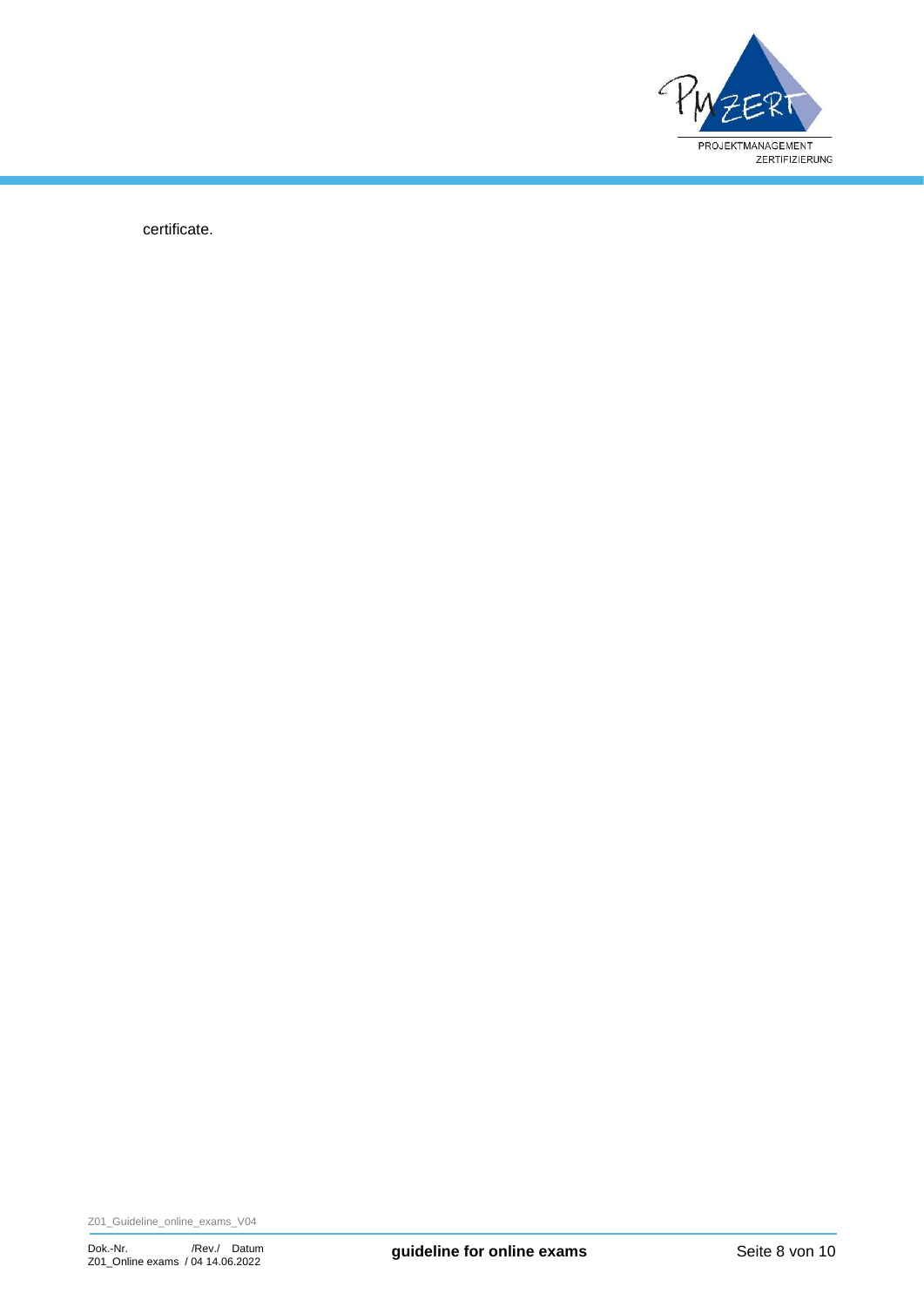

# <span id="page-8-0"></span>**6 Data protection and confidentiality**

- 1. The certification body of GPM Deutsche Gesellschaft für Projektmanagement e.V. "PM-ZERT" undertakes not to pass on or publish company data and personal data as well as the contents of project lists and reports made available to it in connection with the certification procedures to third parties.
- 2. The data and content will only be communicated to PM-ZERT function owners, in particular the assessors, for use within the scope of their functions. PM-ZERT is exempted from this undertaking if a certification candidate explicitly consents to their publication or dissemination.
- 3. Should PM-ZERT have to process personal data within the framework of the provision of services, PM-ZERT shall protect the interests of data protection within the framework of the statutory and operational regulations and shall take measures to ensure data security.

# <span id="page-8-1"></span>**7 Use of the PM-ZERT logo**

- 1. The PM-ZERT logo is legally protected and may not be used by unauthorised persons in printed or electronic media.
- 2. Admittance and examination documents which are not PM-ZERT forms and are used by the candidate in the certification process may not bear the PM-ZERT logo.